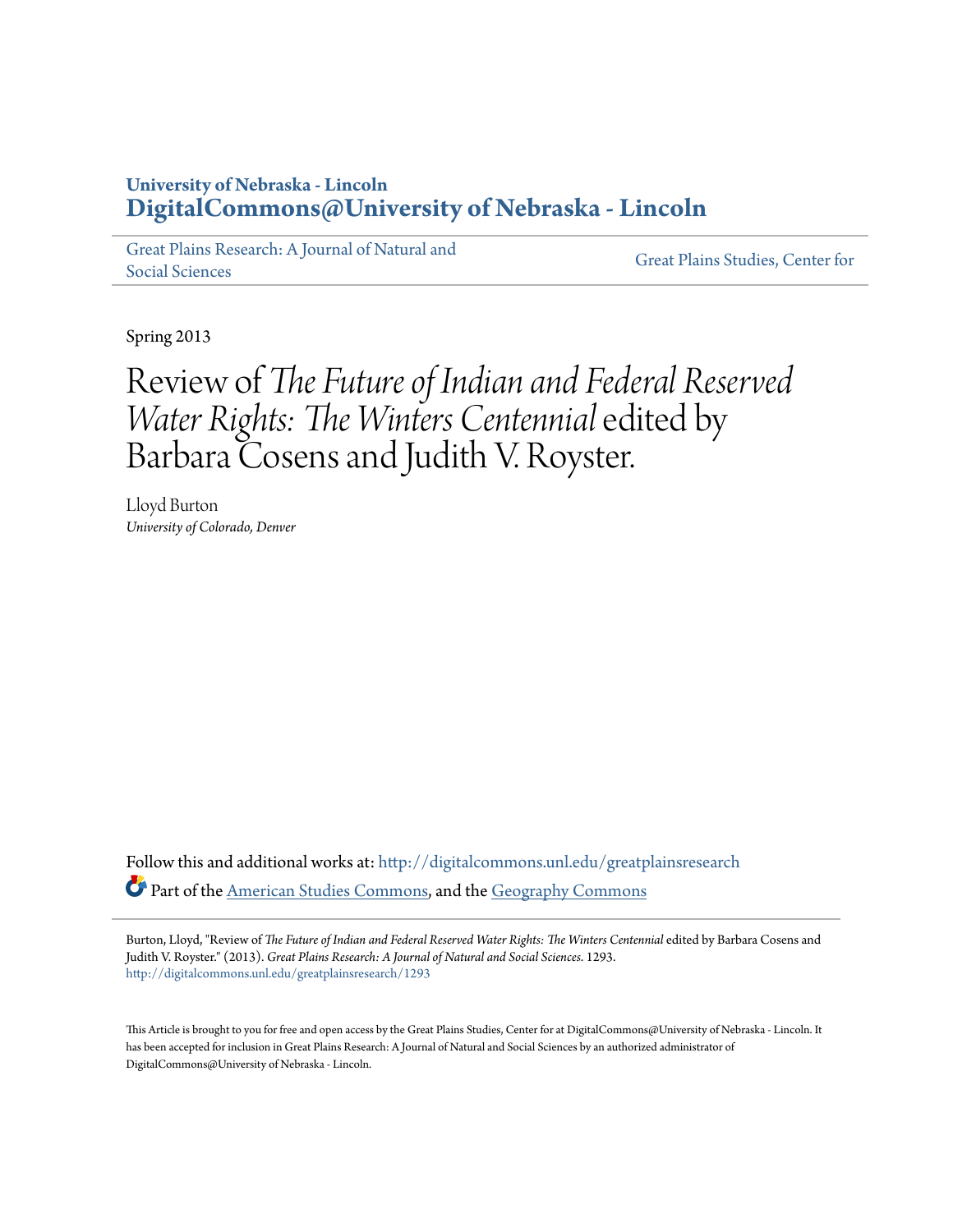The Future of Indian and Federal Reserved Water Rights: The Winters Centennial. Edited by Barbara Cosens and Judith V. Royster. Albuquerque: University of New Mexico Press, 2012. xiv + 372 pp. Notes, appendices, bibliography, index. \$75.00 cloth.

As one who took an early interest in the water rights of American Indian tribes *(American Indian Water Rights and the Limits of Law,* 1991), I found this book a welcome opportunity to get current on an enduring yet ever-changing area of western water law. In reading it, I was impressed both by what it is and what it is not.

What It Is. This is primarily a report on the proceedings of a conference that the American Indian Law Center and the University of New Mexico's Utton Transbonndary Resources Center convened on the centennial anniversary of the U.S. Supreme Court's history-making decision in *Winters v. United States.* In a stunning example of judge-made western federal natural resource management law, a century ago the high court reasoned that whenever the federal government set aside (reserved) lands in the public domain for some specific purpose (in this case, an American Indian reservation), it also by implication laid claim to however much unappropriated water was needed to fulfill the purposes for which the lands were reserved.

The decision and the federal reserved water rights doctrine (a.k.a. the *Winters* Doctrine) it spawned essentially lay dormant for half a century, while the surface waters of the West were